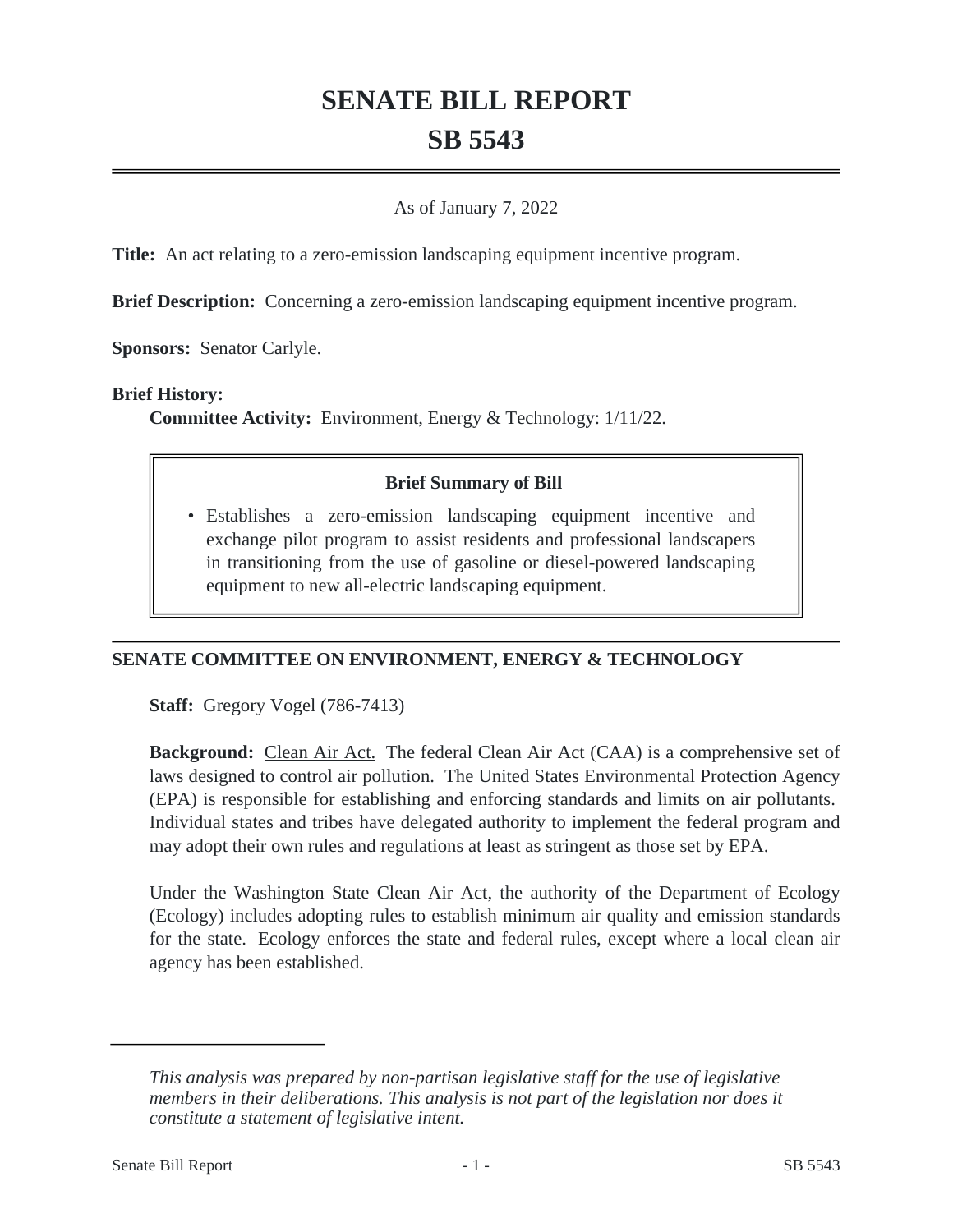Air Quality. Ecology and local clean air agencies monitor and track emissions to ensure levels of outdoor air pollutants meet federal and state air quality standards. Monitoring is focused on criteria pollutants and other chemicals broadly known as air toxics. Ecology's programs and strategies are intended to prevent air pollution from reaching levels that are unhealthy for people or the environment.

Criteria Pollutants. The CAA requires EPA to set National Ambient Air Quality Standards for six common air pollutants. Ecology and local clean air agencies monitor these pollutants and take action if levels become unhealthy. The pollutants are:

- carbon monoxide:
- lead:
- nitrogen dioxide;
- ozone;
- particulate matter; and
- sulfur dioxide.

Climate Commitment Account. The Climate Commitment Account is an account created as part of the state's cap and invest program. The account receives distributions from auction revenues under the cap and invest program and revenues may go towards implementing the working families tax credit and environmental and clean energy programs, activities, or projects.

**Summary of Bill:** A zero-emission landscaping equipment incentive and exchange pilot program is established to help residents and professional landscapers and gardeners make the switch from gasoline or diesel-powered landscaping equipment to new all-electric landscaping equipment.

Ecology must administer the program and may coordinate with local clean air agencies to do so. Incentives are provided in the form of a rebate and go towards the replacement of gas or diesel-powered equipment with new all-electric equipment. Rebate awards are \$100 for equipment with a purchase price up to \$300, and awards are \$200 for equipment with a purchase price over \$300, including any sales and use tax.

Eligible rebate recipients include:

- residential owners and operators of gas or diesel-powered landscaping equipment; and
- commercial landscaping businesses.

Awards are limited to one per residential applicant and three per business applicant.

Eligible landscaping equipment includes:

- edgers, trimmers, chainsaws, and pole saws;
- leaf blowers and vacuums:
- walk-behind mowers: